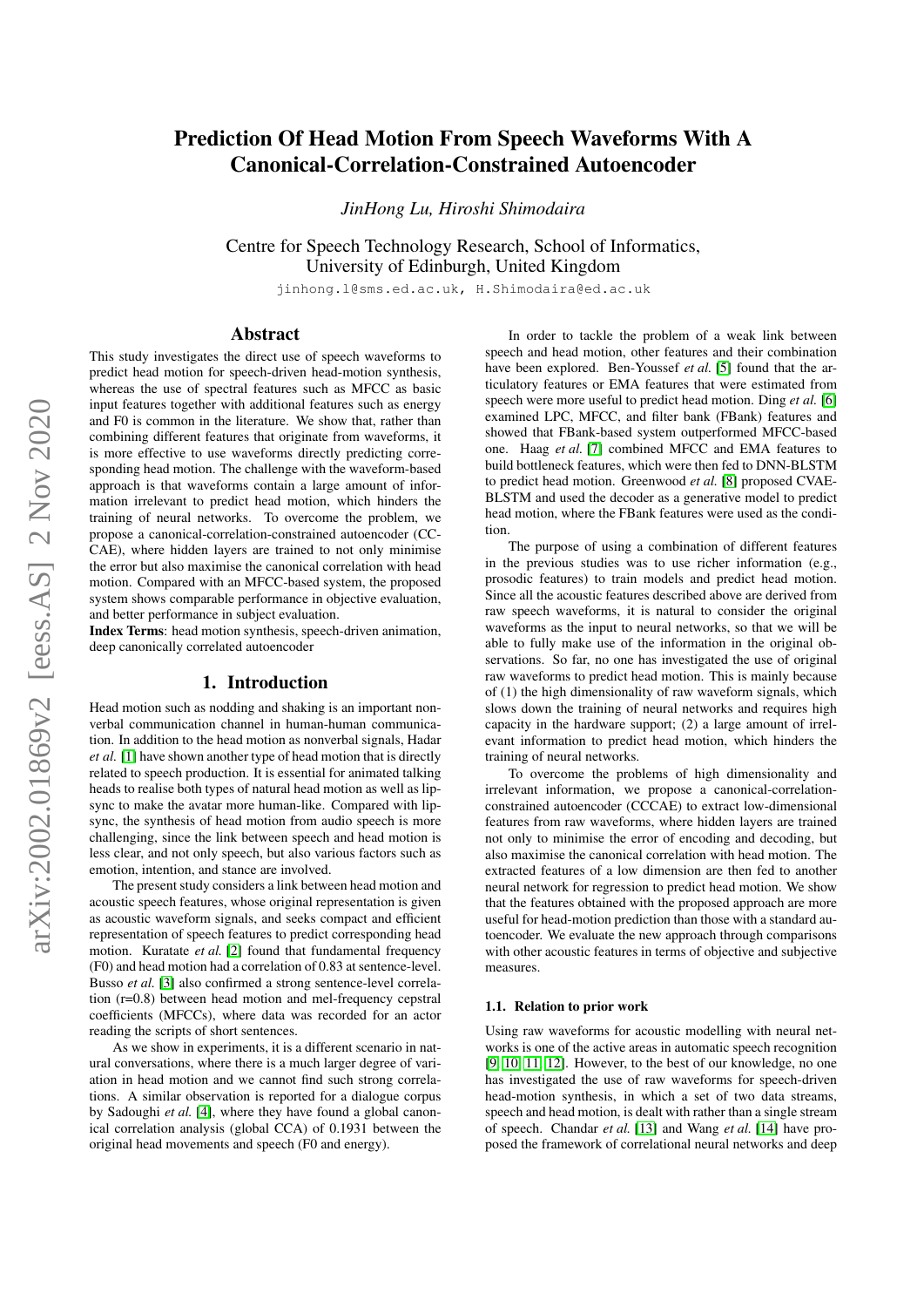<span id="page-1-0"></span>

Figure 1: *Overview of the proposed system comprised of three modules: (A) waveform embedding with CCCAE, (B) DNNbased head motion regression from the embedded features, (C) post filter with an autoencoder.*

canonically correlated autoencoder (DCCAE), respectively, to effectively model two data streams, and they applied the models to cross-language tasks and multi-view feature learning, where you can expect reasonably high correlations between two data streams. The present study is different in that the correlation between speech and head-motion features are much weaker, and our proposed model employs only one autoencoder whereas they employ two.

# 2. Proposed System

Our proposed system can be separated into three modules; (1) a canonical-correlation-constrained autoencoder (CCCAE) for compressing the high-dimensional waveform input to distributed embedding of low dimensions; (2) a regression model for predicting the head motion from the compressed embedding; (3) a post-filtering autoencoder for reconstructing smooth head motion. The overall framework of our proposed model is shown in Figure [1.](#page-1-0)

### 2.1. Waveform Embedding

The framework of autoencoder for a set of two data streams is proposed by Chandar *et al.* [\[13\]](#page-4-12) and Wang *et al.* [\[14\]](#page-4-13). DC-CAE [\[14\]](#page-4-13) consists of two autoencoders and optimises the combination of canonical correlation between the learned "bottleneck" representations and the reconstruction errors of the autoencoders. Since head motion is parameterised with a time series of rotation vectors of three dimensions in the present study, we do not need to use an autoencoder to reduce the dimensionality further. We thus employ a single autoencoder, in which hidden layers are trained in such a way as to not only minimise the reconstruction error, but also maximise the canonical correlation with head motion. Thus, instead of projecting the two features to a common subspace, we project raw waveforms to a subspace so that the embedded features are well correlated with head motion. We do not consider more advance architectures such as VAE/CVAE[\[8,](#page-4-7) [15,](#page-4-14) [16\]](#page-4-15), because standard AE is more effective in this task as the generative models, VAE/CVAE, is harder in the training.

We train the proposed CCCAE with the following objective function,

$$
\text{Obj}_{\text{CCAE}} = \sum_{t} ||\boldsymbol{X}_{t} - p(f(\boldsymbol{X}_{t}))||^{2} - \alpha \text{CCA}(f(\boldsymbol{X}), \boldsymbol{Y})
$$
\n(1)

where  $X_t$  represents the input raw waveform vector at a time instance t to the encoder,  $f()$  represents the projection with the encoder,  $p()$  represents the reconstruction with the decoder,  $X$ and  $Y$  denote the whole sequences of waveform vectors and head motion vectors, respectively, and CCA() is the canonical correlation function.  $\alpha \geq 0$  is the weighting factor, where  $\alpha = 0$  corresponds to a standard autoencoder with an MSE loss function.

#### 2.2. Head motion regression

A simple feed-forward deep neural network is applied here for the regression from the waveform embedded features to head motion. We do not consider more complex models such as CNN and LSTM, because the present study focuses on a compact and efficient representation of speech features rather than the regression of head motion; and previous studies [\[6,](#page-4-5) [7\]](#page-4-6) showed no large differences among the models. Accordingly, we also do not consider auto-regressive models such as WaveNet [\[17\]](#page-4-16).

As is shown in Figure [1\(](#page-1-0)B), a context window of  $\pm 25$ frames, which is equivalent to 525ms effective speech content, is employed to predict head motion parameters.

#### 2.3. Post-filter

Since the output trajectories of the neural networks are noisy or discontinuous due to the nature of speech, it is common to apply a post-filter as post-processing to obtain smooth head motion trajectories for animation [\[7,](#page-4-6) [18,](#page-4-17) [19\]](#page-4-18).

The common training procedure of the de-noising model, which comprises applying dropout/Gaussian noise to the clean data for recreating noisy data [\[20,](#page-4-19) [21\]](#page-4-20), does not work with our model as the Gaussian noise method does not give the expected sudden and quick movements as they would naturally occur. The dropout method, on the other hand, drops one of the three trajectories of the head motion, and this strictly limits the movement, causing unnatural behaviour. Therefore, instead of removing the noise from the jerky head motion, we expect the denoising filter to learn and know how the smooth head motion over a period should be. We assume a complete head motion in every consecutive 500ms [\[22\]](#page-4-21) time frame, as the input,  $M_f$ , to the de-noising filter and the output are of the same length. We built a neural network based de-noising autoencoder following the architecture, trained with the "clean" data [\[23\]](#page-4-22).

# 3. Experiments and Results

### 3.1. Dataset

We used the University of Edinburgh Speaker Personality and Mocap Dataset [\[24\]](#page-4-23). This dataset contains expressive dialogues of 13 native English semi-professional actors in extroverted and introverted speaking styles and the dialogues are non-scripted and spontaneous. For the purpose of our experiments, we selected data from one male (Subject A) and one female (Subject B). Six recordings (around 30 minutes) of each subject were used for training, two (around 10 minutes) for validation, and the remaining two (around 10 minutes) for evaluation, ignoring the differences in terms of the speaking style. Moreover, we have chosen the benchmark dataset, IEMOCAP [\[3\]](#page-4-2), to validate our model. We selected the recordings of the first female subject from the dataset as Sadoughi*et al.* [\[19\]](#page-4-18). We trained our models for each subject. Note that speaker-dependent training is a common practice in speech-driven head motion synthesis [\[25,](#page-4-24) [6,](#page-4-5) [19\]](#page-4-18).

#### *3.1.1. Speech Features*

Audio in the database was recorded with a headset microphone at 44.1 kHz with 32-bit depth and a MOTU 8pre mixer [\[26\]](#page-4-25). Separate recording channels were used for the two speakers and a synchronisation signal was recorded on a third channel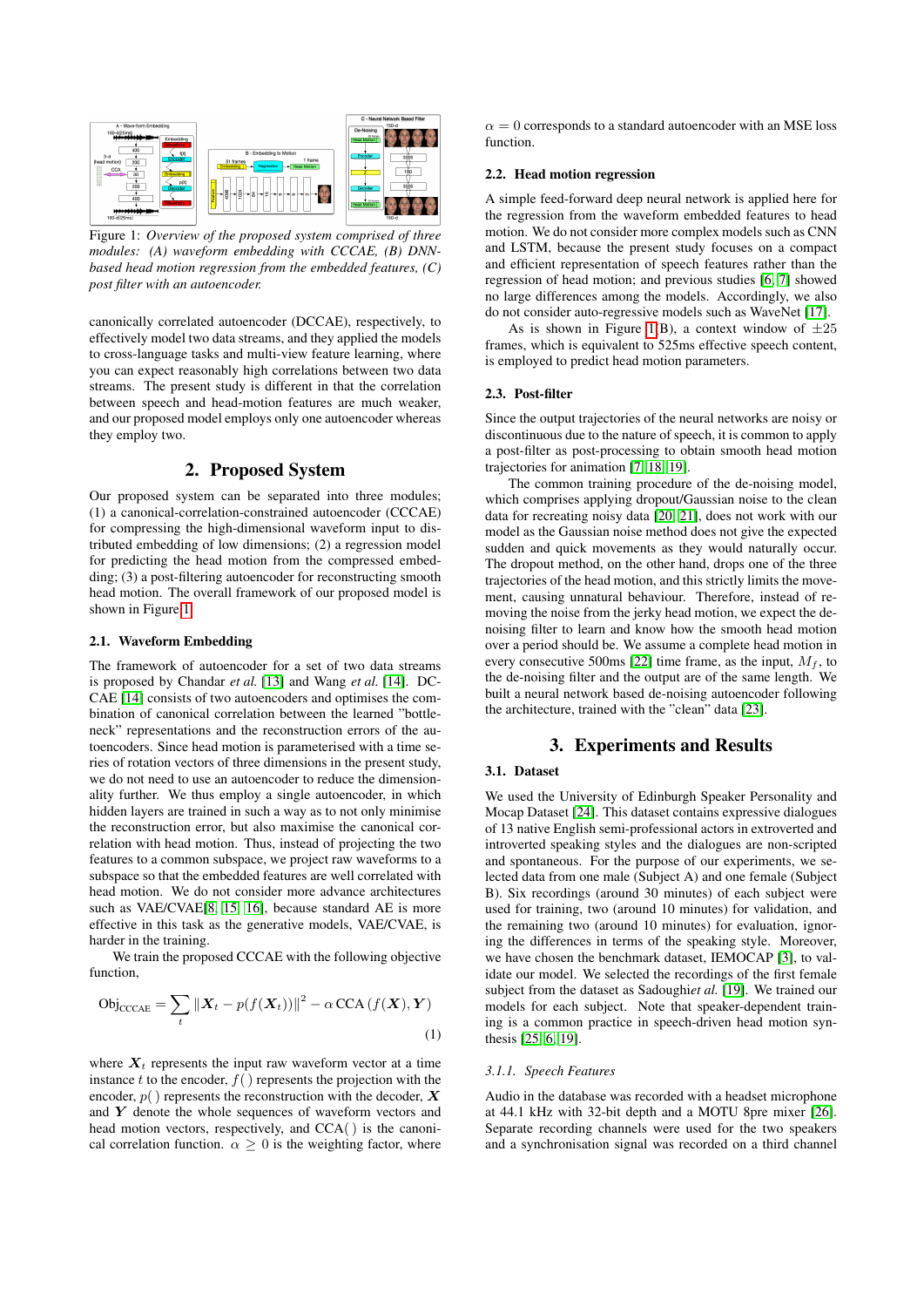in the mixer. For the purpose of this work, the audio signal was downsampled to 4 kHz prior to feature extraction. Raw waveform vectors were extracted using 25 ms windows with 10 ms shifting, which resulted in 100 dimensions. 13 MFCCs feature is formed by combining 1 energy coefficient and 12 Mel-cepstral coefficients, using SPTK [\[27\]](#page-4-26). We also added their first and second-order derivatives, resulting in 39-MFCCs. Voicing probability and energy were computed using openS-MILE [\[28\]](#page-4-27), and smoothed with a moving average filter with a window length of 10 frames. All the features were normalised in terms of variance for each dimension.

#### *3.1.2. Head Motion Features*

Movements of the head as a 3D rigid-body were recorded with the NaturalPoint Optitrack [\[29\]](#page-4-28) motion capture system at a 100 Hz sampling rate. From the marker coordinates, rotation matrices for the head motion were computed using singular value decomposition [\[30\]](#page-4-29), which were further converted to rotation vectors of three dimensions.

### 3.2. Experimental Setups

We conducted preliminary experiments to decide the depth and width of the models, which are shown in Figure [1.](#page-1-0) We tested different numbers of nodes, 15, 30, and 60, for the embedding layer of CCCAE, and decided to use 30 nodes based on the performance of the autoencoder. In training and objective evaluation, we only used the frames where the target speaker for head-motion prediction was speaking, so that the models learnt the relationship between speech and head motion properly. In subjective evaluation, we made use of all the input audio sequences to generate head motion parameters. The following notations are used in the rest experiments.

- Wav<sub>AE</sub>: Embedded features extracted from the standard autoencoder (i.e., the output of proposed CCCAE with  $\alpha = 0$
- Wav<sub>CCCAE</sub>: Embedded features extracted from the proposed CCCAE with  $\alpha = 1$
- M<sub>MFCC</sub>: Regression model trained with MFCC feature
- $M_{AE}$ : Regression model trained with Wav<sub>AE</sub>
- $M_{\text{CCCAE}}$ : Regression model trained with  $\text{Wav}_{\text{CCCAE}}$

 $M_{\text{MFCC}}$  ,  $M_{\text{AE}}$  , and  $M_{\text{CCCAE}}$  use the same architecture in Figure [1\(](#page-1-0)B) to predict head motion, while each model takes different feature vectors as input.

Training was conducted on a GPU machine and a multi-CPU machine with Tensorflow version 1.12 by mini-batch training using Adam optimisation (learning rate 0.0002) [\[31\]](#page-4-30). We also employed layer-wide pre-training [\[32\]](#page-4-31).

#### 3.3. Objective Evaluation

To measure the similarity between two sequences of vectors, we employed normalised mean-squared error (NMSE), where MSE is normalised by the variance of ground truth, and local CCA [\[7\]](#page-4-6). As opposed to global CCA, which calculates canonical correlations over the whole sequence, local CCA calculates CCA scores for every sub-sequence obtained with a time window and takes the average of the resulting scores. We used local CCA rather than global CCA, because head motion trajectories are not stationary and linear correlations rarely hold over long periods. We used a time window of 300 frames or 3 seconds.

In addition to the speech features described before, for comparison purposes, we also used F0+Energy (6 dimensions with <span id="page-2-0"></span>Table 1: *Local CCA between speech features and original head motion.*

| Feature                 | Subject        | <b>CCA</b> |       |             |  |
|-------------------------|----------------|------------|-------|-------------|--|
|                         |                | Training   | Valid | <b>Test</b> |  |
| F0+Energy               | A              |            |       | 0.107       |  |
|                         | B              |            |       | 0.117       |  |
|                         | <b>IEMOCAP</b> |            |       | 0.301       |  |
| FBank                   | A              |            |       | 0.143       |  |
|                         | B              |            |       | 0.157       |  |
|                         | <b>IEMOCAP</b> |            |       | 0.392       |  |
| <b>MFCC</b>             | A              |            |       | 0.238       |  |
|                         | B              |            |       | 0.257       |  |
|                         | <b>IEMOCAP</b> |            |       | 0.784       |  |
| waveform                | А              |            |       | 0.186       |  |
|                         | B              |            |       | 0.157       |  |
|                         | <b>IEMOCAP</b> |            |       | 0.658       |  |
| <b>Wav<sub>AE</sub></b> | A              | 0.221      | 0.196 | 0.196       |  |
|                         | B              | 0.110      | 0.135 | 0.176       |  |
|                         | <b>IEMOCAP</b> | 0.626      | 0.626 | 0.689       |  |
| Wavcccae                | A              | 0.264      | 0.234 | 0.248       |  |
|                         | B              | 0.220      | 0.240 | 0.266       |  |
|                         | <b>IEMOCAP</b> | 0.774      | 0.784 | 0.838       |  |

<span id="page-2-1"></span>Table 2: *Comparison of different systems in terms of performance of head motion prediction, where NMSE and local CCA are calculated between predicted head motion and ground truth.*

| System        | Subject        | Training    |            | Test        |            |
|---------------|----------------|-------------|------------|-------------|------------|
|               |                | <b>NMSE</b> | <b>CCA</b> | <b>NMSE</b> | <b>CCA</b> |
| $M_{MFCC}$    | A              | 0.82        | 0.47       | 1.58        | 0.33       |
|               | В              | 0.55        | 0.57       | 1.71        | 0.34       |
|               | <b>IEMOCAP</b> | 0.46        | 0.62       | 1.30        | 0.43       |
| $M_{AE}$      | A              | 1.01        | 0.18       | 1.07        | 0.20       |
|               | в              | 1.21        | 0.09       | 1.16        | 0.08       |
|               | <b>IEMOCAP</b> | 0.98        | 0.01       | 1.11        | 0.00       |
| <b>MCCCAE</b> | Α              | 0.58        | 0.42       | 1.52        | 0.29       |
|               | в              | 0.69        | 0.39       | 1.33        | 0.24       |
|               | <b>IEMOCAP</b> | 0.68        | 0.61       | 1.14        | 0.37       |

delta and delta delta features) [\[4\]](#page-4-3), FBank (27 dimensions of 26 filter-bank channels and log energy), and waveform (100 dimensions), which is the input to the proposed CCCAE.

### *3.3.1. CCA between speech features and original head motion*

Before evaluating the performance of head-motion prediction from speech, we carried out a basic correlation analysis between speech features and head motion in terms of local CCA. Table [1](#page-2-0) shows local CCA for each speech feature and for each subject. Note that CCA scores on training and validation sets are not shown for those features in which training is not involved. It can be found that F0+Energy gives the smallest, and MFCC and WavcccAE achieve the largest CCA scores with head motion. Compared to waveform, we can see a large improvement on the test set (by 33% for Subject A and 69% for Subject B) with  $\text{Wav}_{\text{CCCAE}}$  , whereas there is a small improvement with  $\text{Wav}_{\text{AE}}$ . Looking at the results of the benchmark dataset, our proposed feature has a improvement of 15% and 6.9% to waveform and MFCC respectively.

#### *3.3.2. Evaluation of predicted head motion from speech*

Based on the result of the basic analysis, we chose the three highest correlation features, MFCC, WavAE, and WavcccAE for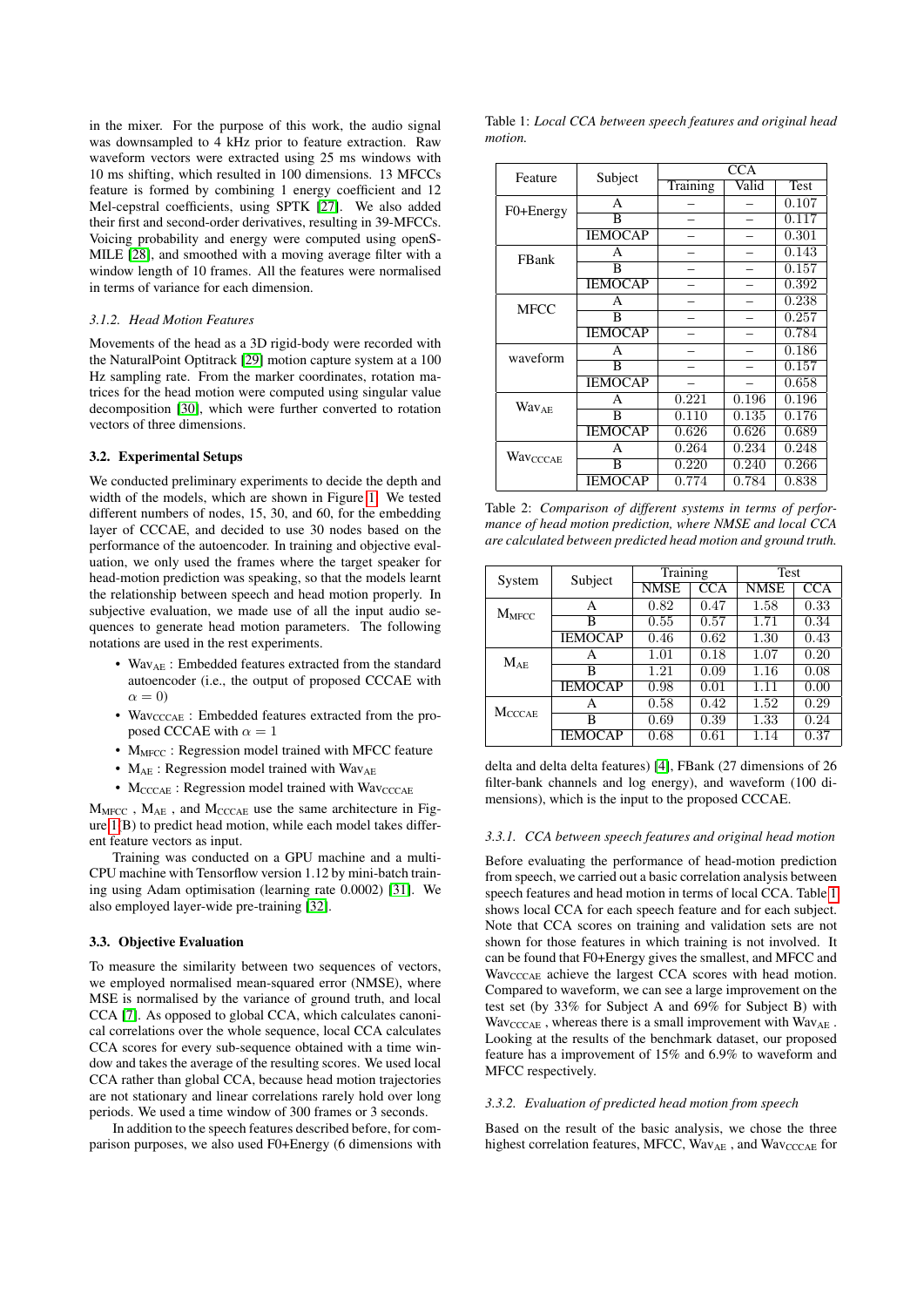<span id="page-3-0"></span>

Figure 2: *Comparison of predicted head motion trajectories with different models in terms of standard deviation of each rotation parameter (*X, Y, Z*) and its derivative, where values are averaged over the two subjects.*

the evaluation of head-motion prediction. Table [2](#page-2-1) shows the comparison of different systems, where the quality of predicted head motion was evaluated in terms of NMSE and local CCA with the ground truth (original head motion). We also computed local CCA between the ground truth and randomised sequences of another subject different from Subjects A and B to estimate a chance score for the two original head-motion sequences that are totally different and unsynchronised from each other and supposed to have no correlations. The estimated chance score for Subject A, Subject B and IEMOCAP respectively is  $\rho_A$  = 0.16,  $\rho_B = 0.11$  and  $\rho_{IEMOCAP} = 0.18$ .

Although MAE shows the lowest NMSE on the test set, it is just because the predicted head motion had little movement, which resulted in NMSE being close to 1.0. This is also reflected in the local CCA that,  $M_{AE}$  is worse than the chance score for both subjects.  $M_{\text{CCAE}}$  gets performance comparable to  $M<sub>MFCC</sub>$  in terms of NMSE.  $M<sub>MFCC</sub>$  gets the highest local CCA. Overall, the quality of  $M<sub>MFCC</sub>$  and  $M<sub>CCCAE</sub>$  in the test dataset is higher than the chance score.

CCA captures only one aspect of similarity, i.e., linear correlations between two data streams, and it does not tell us how similar the two streams are in terms of other aspects such as dynamic range and smoothness, which we believe are also crucial factors in human perception. We thus calculated the standard deviation (SD) of each head motion trajectory and its derivative, i.e., velocity, whose result is shown in Figure [2.](#page-3-0) MAE has the smallest SD in all trajectories and velocities, which confirms that MAE has very little movement as mentioned above. The ground truth has the largest SD over trajectories. M<sub>MFCC</sub> and M<sub>CCCAE</sub> show comparable performance, but yet not close enough to the ground truth. Compared in terms of velocity, the ground truth, M<sub>MFCC</sub>, and M<sub>CCCAE</sub> are similar to each other. This indicates that they are likely to have the same level of smoothness.

### 3.4. Subjective Evaluation

We conducted a perceptual test using the MUltiple Stimuli with Hidden Reference and Anchor (MUSHRA)[\[33\]](#page-4-32). We developed five test groups from Subject A, where each test group consisted of 3 randomly selected audio samples in the test set, and animations were created from each sample using 5 models: Ground Truth,  $M_{\rm AE}$  ,  $M_{\rm CCCAE}$  ,  $M_{\rm MFCC}$  , and Anchor. Each animation lasts  $8 - 12$  seconds long (including speaking and listening frames). The anchor is created by selecting the original head

<span id="page-3-1"></span>

Figure 3: *The Boxplot of the MUSHRA score for the Subject A's animation of each model - horizontal line indicates the median.*

motion of another speaker with different utterances. This ensures that the anchor head motion has a natural behaviour, but it does not synchronise with the audio. The evaluation is performed such that every participant is assigned one test group and the animations of each test group are shown in a random order. Then, each participant watches each head-motion animation and gives a score, between  $0 - 100$ , for each animation. A group of 20 participants were involved in this evaluation and they were asked to give a score to each animation according to the naturalness of the synthesised head motion.

The result is shown in Figure [3.](#page-3-1)  $M_{AE}$  scored the lowest among all including the anchor. We think the reason could be that as the predicted head motion with  $M_{AE}$  conducted a relatively minor movement, which may seem contrary to regular human beings' behaviour, from the participants' perspective. The anchor scored the second lowest as expected, participants were able to figure out the non-synchronicity between the head motion and audio. Compared between  $M_{\text{MFCC}}$  and  $M_{\text{CCCAE}}$  models, participants scored higher for MCCCAE.

One explanation for  $M<sub>MFCC</sub>$  achieving better in the objective, but lower in the subjective than M<sub>CCCAE</sub> may be that the participants were affected by the active head motion generated by M<sub>MFCC</sub> while the agent is listening, and they felt against natural human being. This also shows that objective is in things quantifiable, whereas subjective is one open to greater interpretation based on personal feeling[\[34\]](#page-4-33).

# 4. Conclusions

In this paper, we have proposed an approach to create a highly correlated feature with head motion from raw waveform data using CCCAE. From the objective evaluations, we can conclude that (1) CCCAE enables creation of a more correlated feature (Wav<sub>CCCAE</sub>) with the head motion than Wav<sub>AE</sub> and other popular spectral features such as MFCC and FBank. (2) the MCCCAE achieved the lowest NMSE in test dataset, although the local CCA is not the highest. (3) the analysis based on SD shows that  $M<sub>MFCC</sub>$  and  $M<sub>CCCAE</sub>$  are comparable performance. (2) and (3) indicate that  $Wave_{CCCAE}$  is capable of being used in achieving state-of-the-art results for predicting natural head motion with the advantage of the CCCAE. (4) MUSHRA test shows that excluding the ground truth, participants preferred to choose the animation generated by M<sub>CCCAE</sub> over the others. Overall, our M<sub>CCCAE</sub> shows better performance than M<sub>MFCC</sub>.